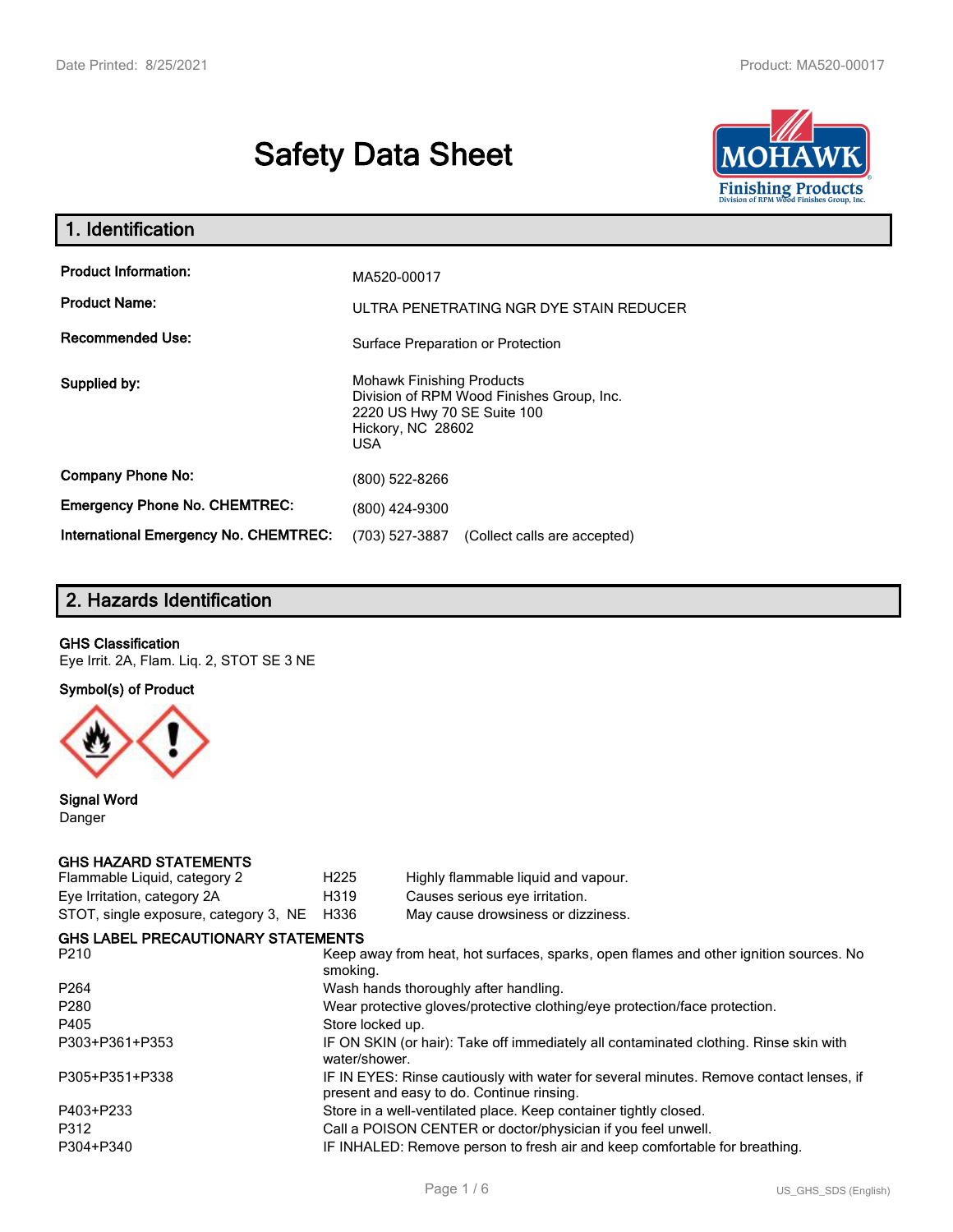| P337+P313                               | If eye irritation persists: Get medical advice/attention.      |
|-----------------------------------------|----------------------------------------------------------------|
| P403+P235                               | Store in a well-ventilated place. Keep cool.                   |
| <b>GHS SDS PRECAUTIONARY STATEMENTS</b> |                                                                |
| P240                                    | Ground/bond container and receiving equipment.                 |
| P <sub>241</sub>                        | Use explosion-proof electrical/ventilating/lighting/equipment. |
| P <sub>242</sub>                        | Use only non-sparking tools.                                   |
| P <sub>243</sub>                        | Take precautionary measures against static discharge.          |
|                                         |                                                                |

# **3. Composition/Information on ingredients**

| <b>Chemical Name</b> | CAS-No. | Wt. %  | <b>GHS Symbols</b> | <u>GHS</u>       |
|----------------------|---------|--------|--------------------|------------------|
| acetone              | 67-64-1 | 75-100 | GHS02-GHS07        | H <sub>225</sub> |
| ethanol              | 64-17-5 | 2.5-10 | GHS02              | H <sub>225</sub> |

**GHS Statements** H225-302-319-332-336

The exact percentage (concentration) of ingredients is being withheld as a trade secret.

The text for GHS Hazard Statements shown above (if any) is given in the "Other information" Section.

## **4. First-aid Measures**



FIRST AID - EYE CONTACT: IF IN EYES: Rinse cautiously with water for several minutes. Remove contact lenses, if present and easy to do. Continue rinsing. If eye irritation persists: Get medical advice/attention.

FIRST AID - SKIN CONTACT: IF ON SKIN (or hair): Take off immediately all contaminated clothing. Rinse skin with water/shower.

FIRST AID - INGESTION: IF SWALLOWED: rinse mouth. Do NOT induce vomiting. IF exposed or if you feel unwell: Call a POISON CENTER or doctor/physician.

FIRST AID - INHALATION: IF INHALED: Remove person to fresh air and keep comfortable for breathing.

# **5. Fire-fighting Measures**

**SPECIAL FIREFIGHTING PROCEDURES:** Evacuate all persons from the fire area to a safe location. Move non-burning material, as feasible, to a safe location as soon as possible. Fire fighters should be protected from potential explosion hazards while extinguishing the fire. Wear self-contained breathing apparatus (SCBA) and full fire-fighting protective clothing. Thoroughly decontaminate all protective equipment after use. Containers of this material may build up pressure if exposed to heat (fire). Use water spray to cool fire-exposed containers. Use water spray to disperse vapors if a spill or leak has not ignited. DO NOT extinguish a fire resulting from the flow of flammable liquid until the flow of the liquid is effectively shut off. This precaution will help prevent the accumulation of an explosive vapor-air mixture after the initial fire is extinguished.

**FIREFIGHTING EQUIPMENT:** This is a NFPA/OSHA Class 1B or less flammable liquid. Follow NFPA30, Chapter 16 for fire protection and fire suppression. Use a dry chemical, carbon dioxide, or similar ABC fire extinguisher for incipeint fires. Water may be used to cool and prevent rupture of containers that are exposed to heat from fire.

# **6. Accidental Release Measures**

#### **ENVIRONMENTAL MEASURES:** No Information

**STEPS TO BE TAKEN IN CASE MATERIAL IS RELEASED OR SPILLED:** Follow personal protective equipment recommendations found in Section VIII. Personal protective equipment needs must be evaluated based on information provided on this sheet and the special circumstances created by the spill including; the material spilled, the quantity of the spill, the area in which the spill occurred, and the training and the expertise of employees in the area responding to the spill. Never exceed any occupational exposure limits. Shut off ignition sources; including electrical equipment and flames. Do not allow smoking in the area. Do not allow the spilled product to enter public drainage system or open waterways.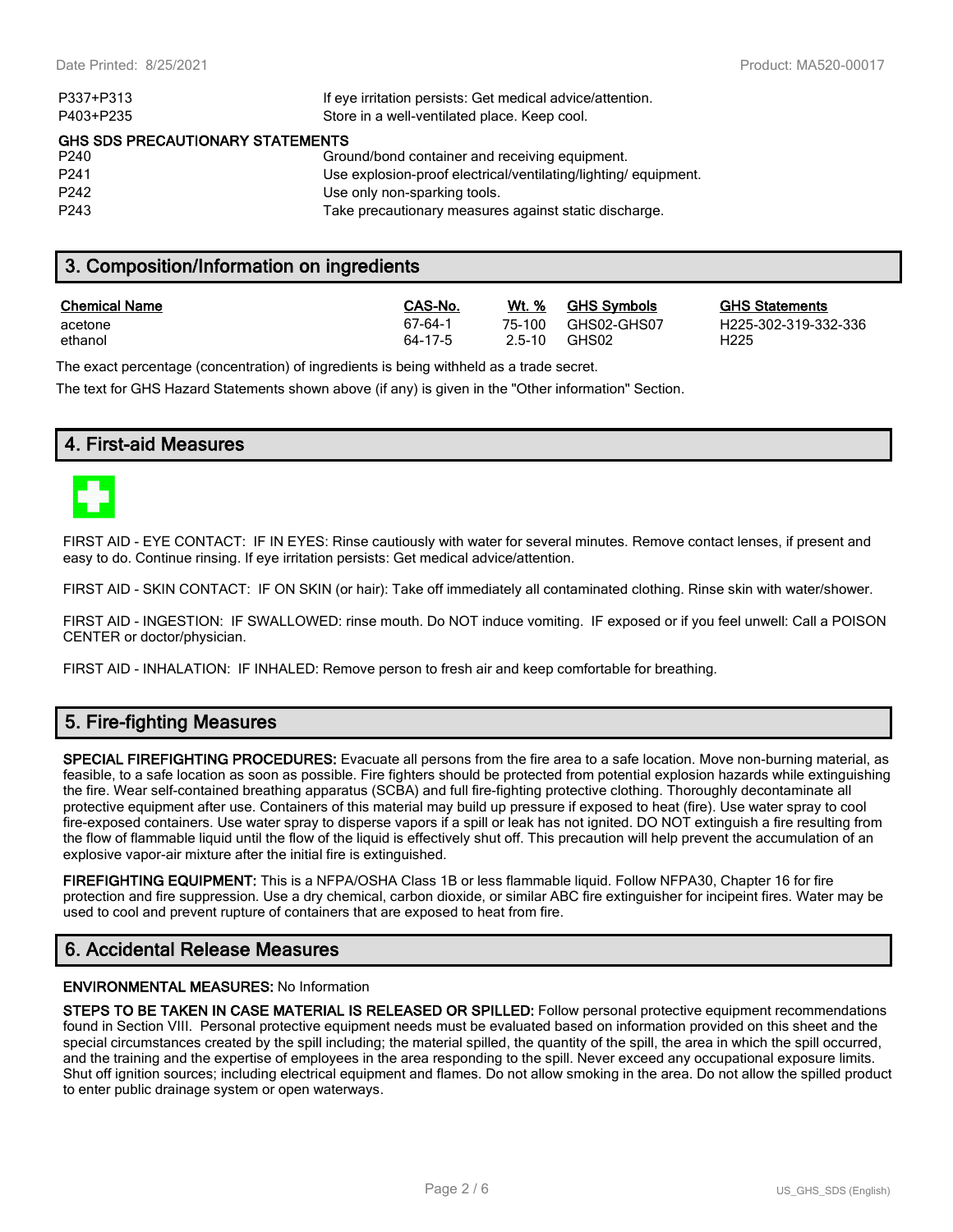# **7. Handling and Storage**



**HANDLING:** Avoid inhalation and contact with eyes, skin, and clothing. Wash hands thoroughly after handling and before eating or drinking. In keeping with safe handling practices, avoid ignition sources (smoking, flames, pilot lights, electrical sparks); ground and bond containers when transferring the material to prevent static electricity sparks that could ignite vapor and use spark proof tools and explosion proof equipment. Empty containers may retain product residue or vapor. Do not pressurize, cut, weld, braze, solder, drill, grind, or expose container to heat, flame, sparks, static electricity, or other sources of ignition. Any of these actions can potentially cause an explosion that may lead to injury.

**STORAGE:** Keep containers closed when not in use. Store in cool well ventilated space away from incompatible materials.

# **8. Exposure Controls/Personal Protection**

| Ingredients with Occupational Exposure Limits |                      |                         |                          |                         |  |
|-----------------------------------------------|----------------------|-------------------------|--------------------------|-------------------------|--|
| <b>Chemical Name</b>                          | <b>ACGIH TLV-TWA</b> | <b>ACGIH-TLV STEL</b>   | <b>OSHA PEL-TWA</b>      | <b>OSHA PEL-CEILING</b> |  |
| acetone<br>ethanol                            | $250$ ppm<br>N.D.    | $500$ ppm<br>$1000$ ppm | $1000$ ppm<br>$1000$ ppm | N.D.<br>N.D.            |  |

**Further Advice: MEL = Maximum Exposure Limit OES = Occupational Exposure Standard SUP = Supplier's Recommendation Sk = Skin Sensitizer N.E. = Not Established N.D. = Not Determined**

#### **Personal Protection**



**RESPIRATORY PROTECTION:** Use adequate engineering controls and ventilation to keep levels below recommended or statutory exposure limits. If exposure levels exceed limits use appropriate approved respiratory protection equipment.

**SKIN PROTECTION:** Wear chemical resistant footwear and clothing such as gloves, an apron or a whole body suit as appropriate.



**EYE PROTECTION:** Wear chemical-resistant glasses and/or goggles and a face shield when eye and face contact is possible due to splashing or spraying of material.



**OTHER PROTECTIVE EQUIPMENT:** No Information



**HYGIENIC PRACTICES:** It is good practice to avoid contact with the product and/or its vapors, mists or dust by using appropriate protective measures. Wash thoroughly after handling and before eating or drinking.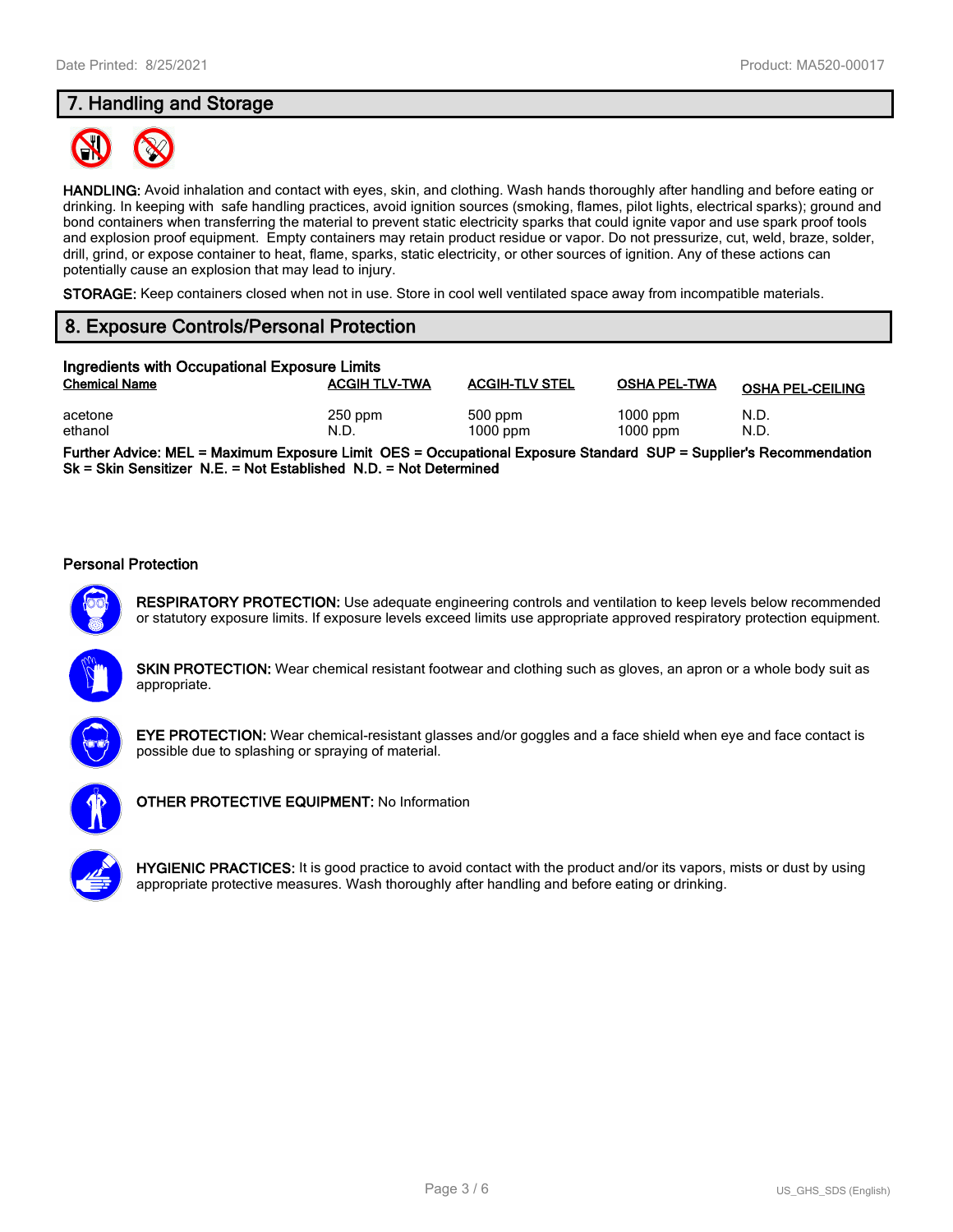**N.I. = No Information**

# **9. Physical and Chemical Properties**

| Appearance:                                       | Clear Liquid                                       | <b>Physical State:</b>                      | <b>LIQUID</b>  |
|---------------------------------------------------|----------------------------------------------------|---------------------------------------------|----------------|
| Odor:                                             | <b>Moderately Strong Alcohol</b>                   | <b>Odor Threshold:</b>                      | Not determined |
| Density, g/cm3:                                   | 0.803                                              | pH:                                         | Not determined |
| Freeze Point, °F:                                 | Not determined                                     | <b>Viscosity:</b>                           | Not determined |
| <b>Solubility in Water:</b>                       | Not determined                                     | Partition Coefficient, n-octanol/<br>water: | Not determined |
| Decomposition temperature, °F:                    | Not determined                                     | <b>Explosive Limits, %:</b>                 | Not determined |
| Boiling Range, °F:                                | >100 °F                                            | Flash Point. °F:                            | $-4$ $\circ$ F |
| Combustibility:                                   | <b>Supports Combustion</b>                         | Auto-Ignition Temperature, °F:              | Not determined |
| <b>Evaporation Rate:</b><br><b>Vapor Density:</b> | <b>Faster than Diethyl Ether</b><br>Not determined | Vapor Pressure, mmHg:                       | Not determined |

# **10. Stability and reactivity**

**STABILITY:** Stable under normal conditions.

**CONDITIONS TO AVOID:** Heat, flames and sparks.

**INCOMPATIBILITY:** Acids, Bases, Oxidizing agents

**HAZARDOUS DECOMPOSITION PRODUCTS:** Not determined.

# **11. Toxicological information**

**Practical Experiences**

**EMERGENCY OVERVIEW:** No Information

**EFFECT OF OVEREXPOSURE - EYE CONTACT:** No Information

**EFFECT OF OVEREXPOSURE - INGESTION:** No Information

**EFFECT OF OVEREXPOSURE - INHALATION:** No Information

**EFFECT OF OVEREXPOSURE - SKIN CONTACT:** No Information

**CARCINOGENICITY:** No Information

#### **PRIMARY ROUTE(S) OF ENTRY:**

**Eye Contact, Skin Contact, Inhalation**

# **Acute Toxicity Values**

**The acute effects of this product have not been tested. Data on individual components are tabulated below**

| CAS-No. | <b>Chemical Name</b> |
|---------|----------------------|
| 67-64-1 | acetone              |

**Casary Chemical Chemical LD50 Chemical LD50 Vapor LC50** 1800 mg/kg Rat 20000 mg/kg Rabbit 50.1 mg/L Rat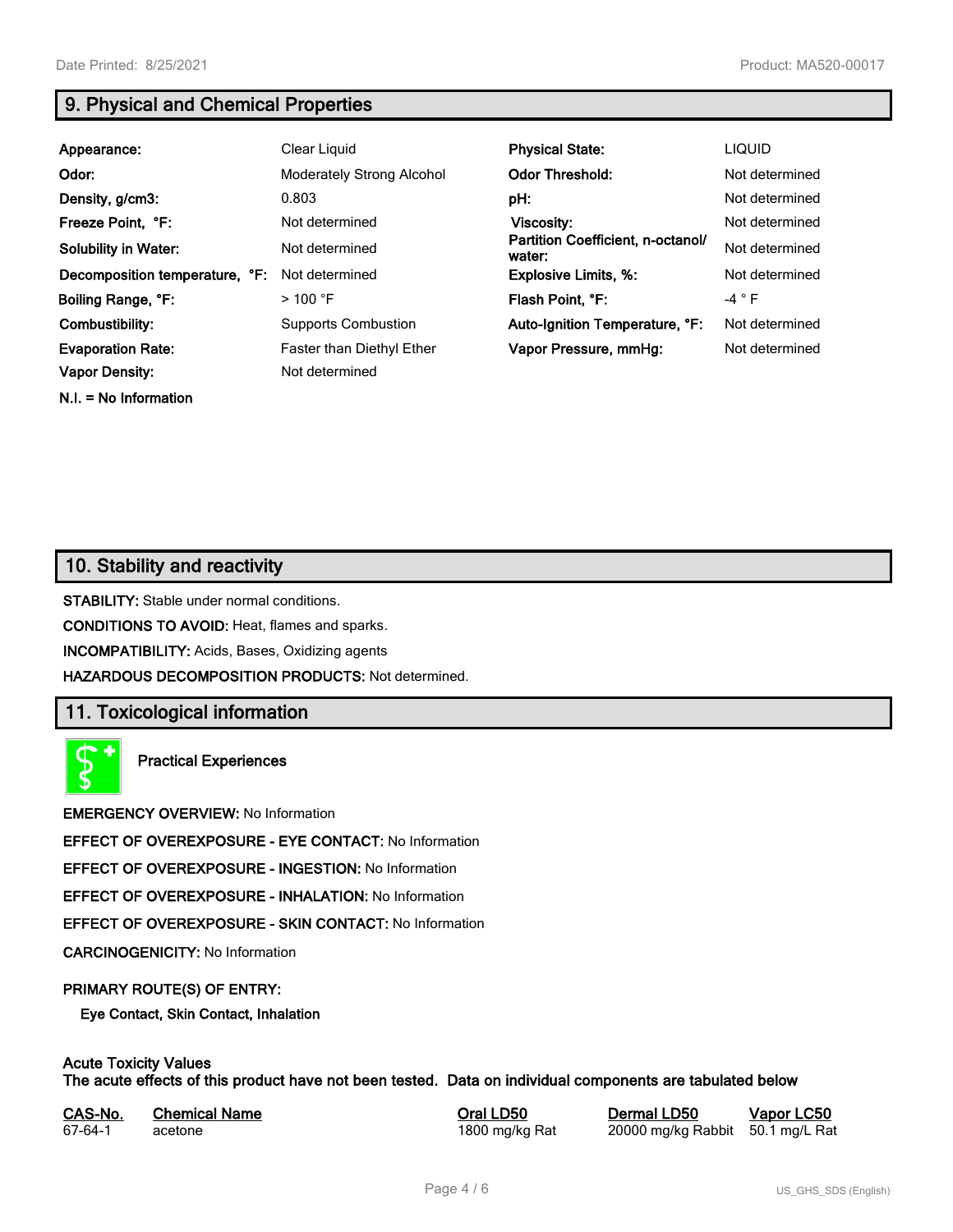#### 64-17-5 ethanol 7060 mg/kg Rat 15,800 mg/kg 124.7 mg/L Rat

#### **N.I. = No Information**

## **12. Ecological information**

**ECOLOGICAL INFORMATION:** Ecological evaluation of this material has not been performed; however, do not allow the product to be released to the environment without governmental approval/permits.

### **13. Disposal Information**



**Product**

**DISPOSAL METHOD:** Waste from this material may be a listed and/or characteristic hazardous waste. Dispose of material, contaminated absorbent, container and unused contents in accordance with local, state, and federal regulations.

**STEPS TO BE TAKEN IN CASE MATERIAL IS RELEASED OR SPILLED:** Follow personal protective equipment recommendations found in Section VIII. Personal protective equipment needs must be evaluated based on information provided on this sheet and the special circumstances created by the spill including; the material spilled, the quantity of the spill, the area in which the spill occurred, and the training and the expertise of employees in the area responding to the spill. Never exceed any occupational exposure limits. Shut off ignition sources; including electrical equipment and flames. Do not allow smoking in the area. Do not allow the spilled product to enter public drainage system or open waterways.

# **14. Transport Information**

#### **SPECIAL TRANSPORT PRECAUTIONS:** No Information

**DOT:** CONSUMER COMMODITY

**IATA:** UN1263, PAINT, 3, II

**IMDG:** UN1263, PAINT, 3, II

# **15. Regulatory Information**

#### **U.S. Federal Regulations:**

#### **CERCLA - SARA Hazard Category**

This product has been reviewed according to the EPA 'Hazard Categories' promulgated under Sections 311 and 312 of the Superfund Amendment and Reauthorization Act of 1986 (SARA Title III) and is considered, under applicable definitions, to meet the following categories:

Fire Hazard, Acute Health Hazard

#### **SARA SECTION 313**

This product contains the following substances subject to the reporting requirements of Section 313 of Title III of the Superfund Amendment and Reauthorization Act of 1986 and 40 CFR part 372:

No Sara 313 components exist in this product.

#### **TOXIC SUBSTANCES CONTROL ACT**

This product contains the following chemical substances subject to the reporting requirements of TSCA 12(B) if exported from the United States:

No TSCA components exist in this product.